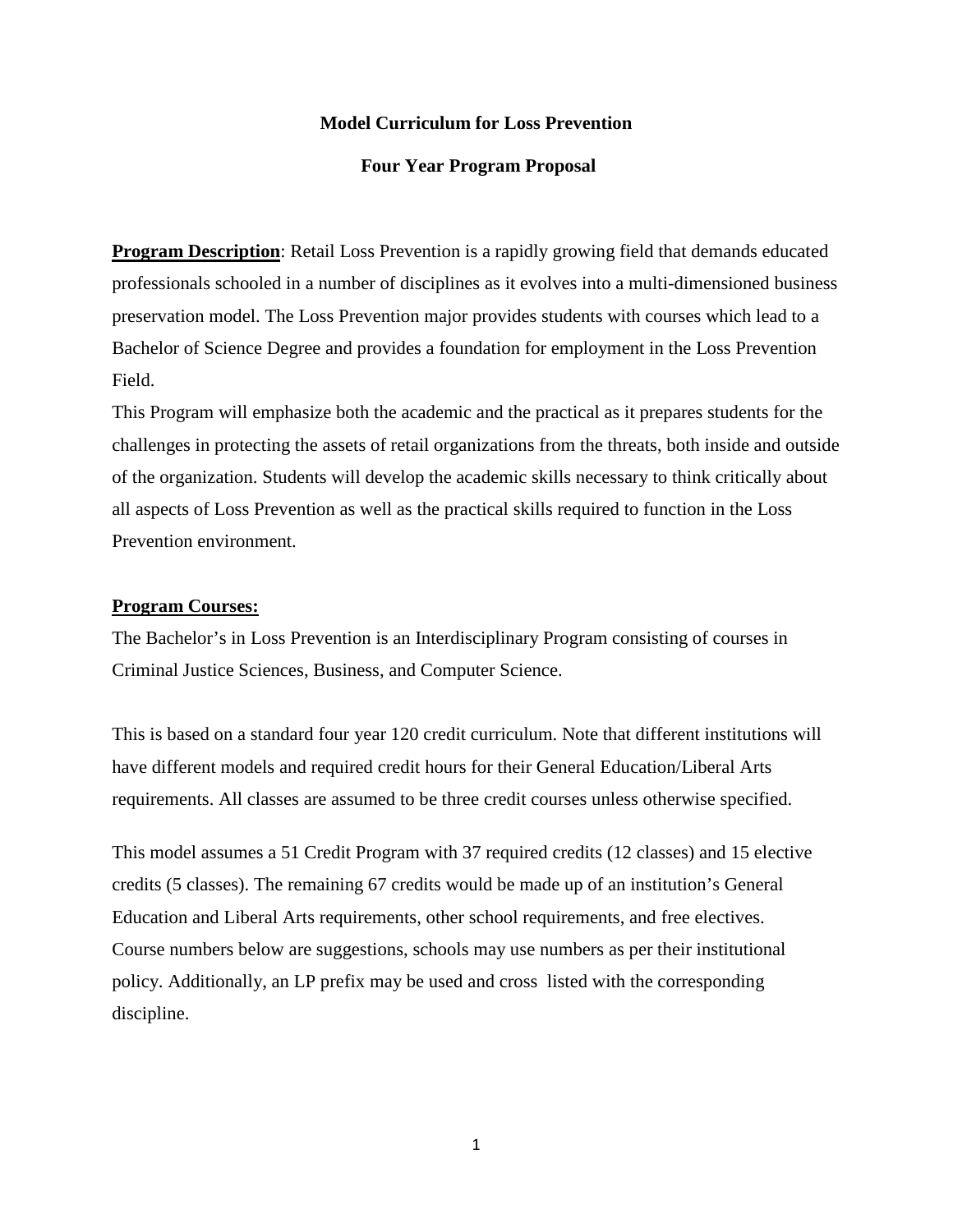# **Required Courses – 37 Credits**

## **Criminal Justice Business**

CJxxx Introduction to Criminal Justice BUSxxx Accounting I or Financial

BUSXXX Business Management

CJ/SSxxx Introduction to Private Security

- LPSxxx Principles/Introduction to Loss Prevention CSCxxx Computer applications (4 Credits)
- CJ/LPxxx Research Methods CSC Cyber Security
- SS/LPxxx Capstone

## **Electives – 15 credits**

### **Criminal Justice Business**

CJxxx Crime Prevention BUSxxx Accounting II

CJ/SS Organizational Crime /Enterprise crime BUSxxx Business Law

CJxxx Criminology

CJxxx White Collar Crime BUSxxx Financial Management

II

CJ/CSxxx Cybercrime Investigation

CJxxx Fraud Investigation BUSxxx Human Resources Management

Management

CJ/LPxxx Investigation BUSXXX Business Ethics

## *Computer Science*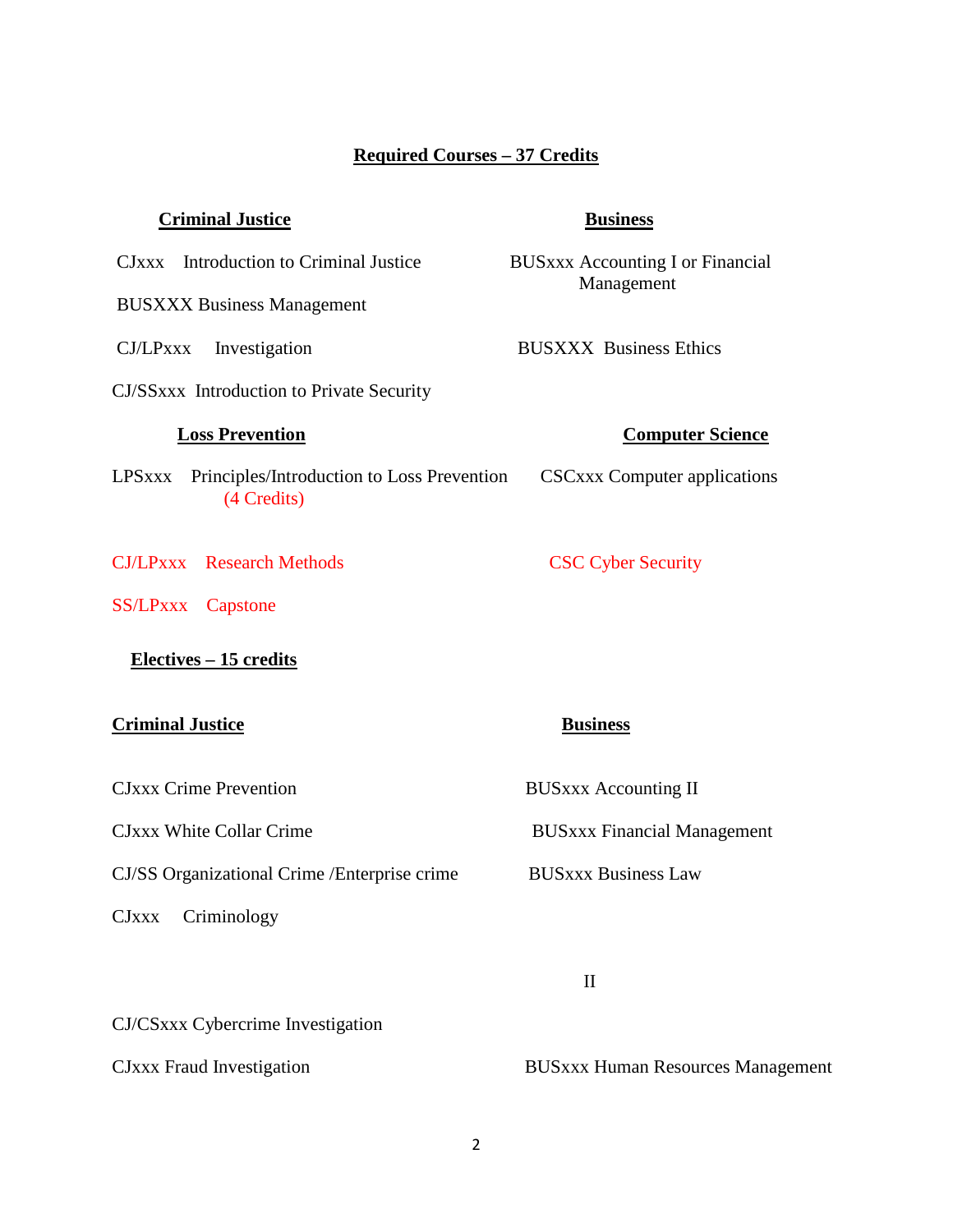LP/SSxxx Physical Security BUSxxx Organizational Behavior

SSxxx Security Law

# **Other**

| CJ/BUSxxx Risk and Crisis Management                |                           |
|-----------------------------------------------------|---------------------------|
| CJ/BUSxxx Workplace Safety (OSHA)                   | <b>MATHXXX Statistics</b> |
| <b>HMSVxxx Interviewing Skills (Human Services)</b> | LPxxx Internship          |
| <b>CSCxxx Introduction to Information Systems</b>   |                           |

# **Course Descriptions**

**CJxxx Intro to Criminal Justice:** This course introduces students to the agencies, processes and theories involved in the administration of criminal justice. The learning objectives include - but are not limited to - examining the major components of the criminal justice system, including the police, courts and corrections and understanding contemporary criminal justice issues and challenges.

**CJxxx Criminology:** This course introduces students to the study of crime, its causes, and definitions. Learning objectives include – but are not limited to – understanding theories of crime, and identifying correlates of criminal behaviors.

**CJxxx Criminal Investigation**: This course presents investigative theory, crime scene procedures, interviews and interrogations, and the collections and preservation of physical evidence. Learning objectives include – but are not limited to – understanding techniques for collecting evidence, practicing interviewing skills, and identifying appropriate investigative techniques for specific crimes.

**SSxxx Security Law:** This course introduces students to the theory, history, and purpose of criminal law, including criminal responsibility and the role of statutes and courts. Learning objectives include – but are not limited to – understanding statutes and interpreting laws, identifying the sources of law, and explaining criminal liability.

**CJ/SS xxx Introduction to Private Security:** The student will learn about the industry background and related law to premise, retail, business, employment, and information/computer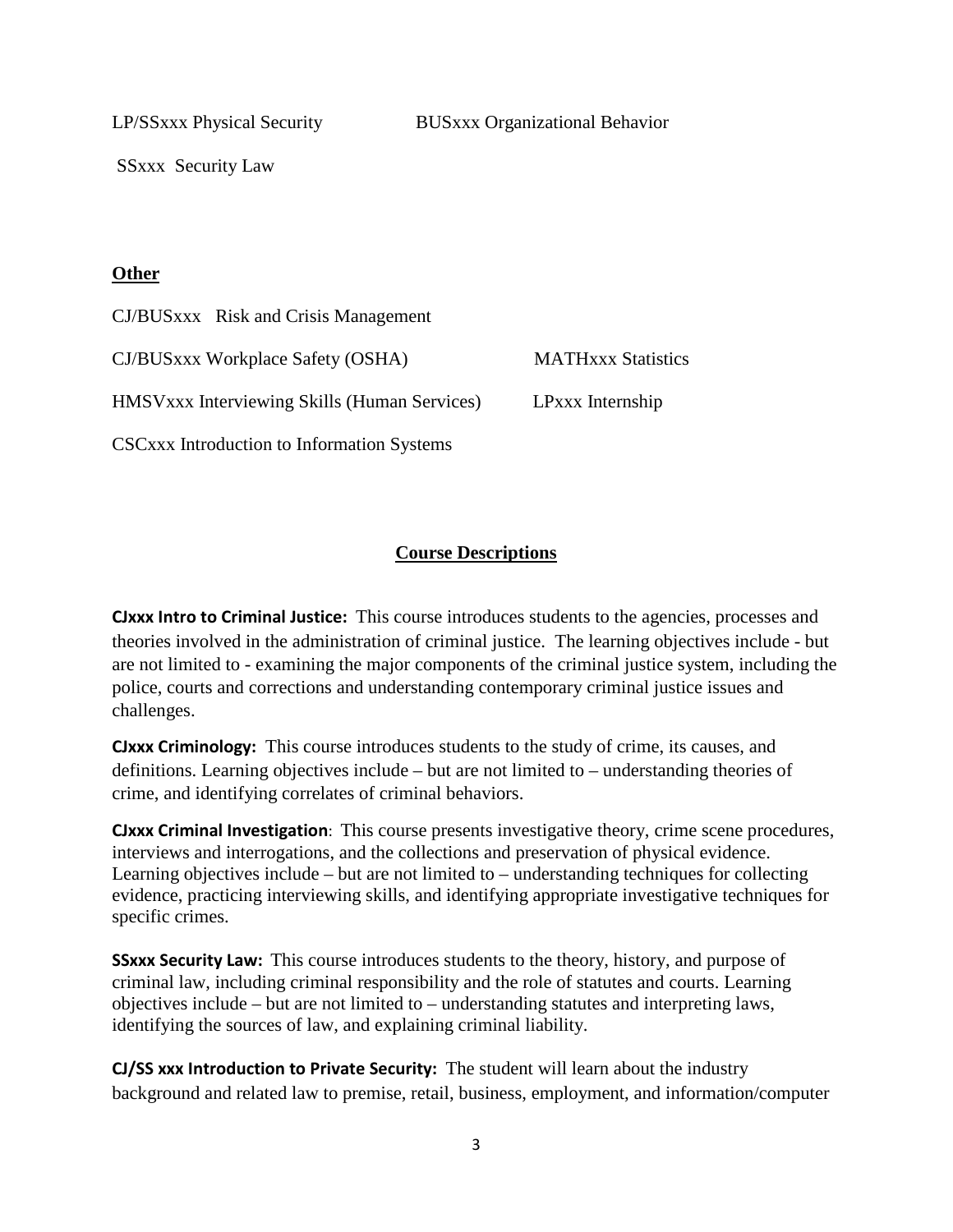security as well as investigation, surveillance, and even homeland security. Throughout, the emphasis is on giving students a clear sense of the numerous career opportunities available in this rapidly expanding field - including real-world insight on how to get a job in private security, concrete information on the skills needed, and succinct overviews of day-to-day job responsibilities.

**BUSxxx Accounting I** (note that BUSxxx Financial Management may substitute for this course) A study of the fundamental concepts and methodology of accounting. Students will learn the procedures of accounting for assets, liabilities, equity, revenues and expenses. Analysis and preparation of financial statements will also be stressed as well as an emphasis on problem solving using a computerized general ledger system and/or Excel.

**BUSxxx Financial Management** (note that BUSxxx Accounting 1 may substitute for this course) This course introduces students to the forms and sources of financing business firms, large and small, corporate and noncorporate with an emphasis on financial planning and financial problem solving. Learning objectives include the goals and functions of financial management, financial analysis and planning, and working capital management.

**BUSxxx Business Management:** An introductory course in basic business management concepts and practices. Learning objectives cover principles and techniques as they relate to planning, organizing, leading and controlling business enterprises.

**BUSxxx Business Ethics:** This course is an introduction to ethical decision -making in business which examines individual, organizational, and macro level issues in business ethics. Students will learn to identify and analyze ethical issues in business, including specific ethical problems such as: whistle-blowing, discrimination, truth in advertising, employee theft, product safety, and the environment.

**CJ or BUS Principles/Introduction to Loss Prevention:** (4 credits) This course serves is an introduction to the loss prevention field and focuses on retail loss prevention. Students will learn about the fundamentals of the field including asset protection, risk management, law of loss prevention, methods of and prevention of theft, both internal and external, and the development of asset protection programs. Students will earn the Loss Prevention Qualified Certification from the Loss Prevention Foundation under the guidance of the course instructor who will oversee the student's progress and examinations throughout the process.

**CJ or BUS Risk and Crisis Management:** This course serves as an introduction into managing risk and crisis in the public sector. Students will learn about past critical events such as natural catastrophes, terrorist attacks, corporate failures, threats to human and animal welfare (disease epidemics) and other critical incidents (bushfires, rail crashes, aviation accidents, mass shootings). Students should exit this course with basic understanding of how to appropriately plan for and execute a recovery plan if faced with a crisis situation.

**CSCxxx Introduction to computer applications** Students will learn fundamental concepts of computer hardware and software and become familiar with a variety of computer applications, including word-processing, spreadsheets, databases, and multimedia presentations. Students will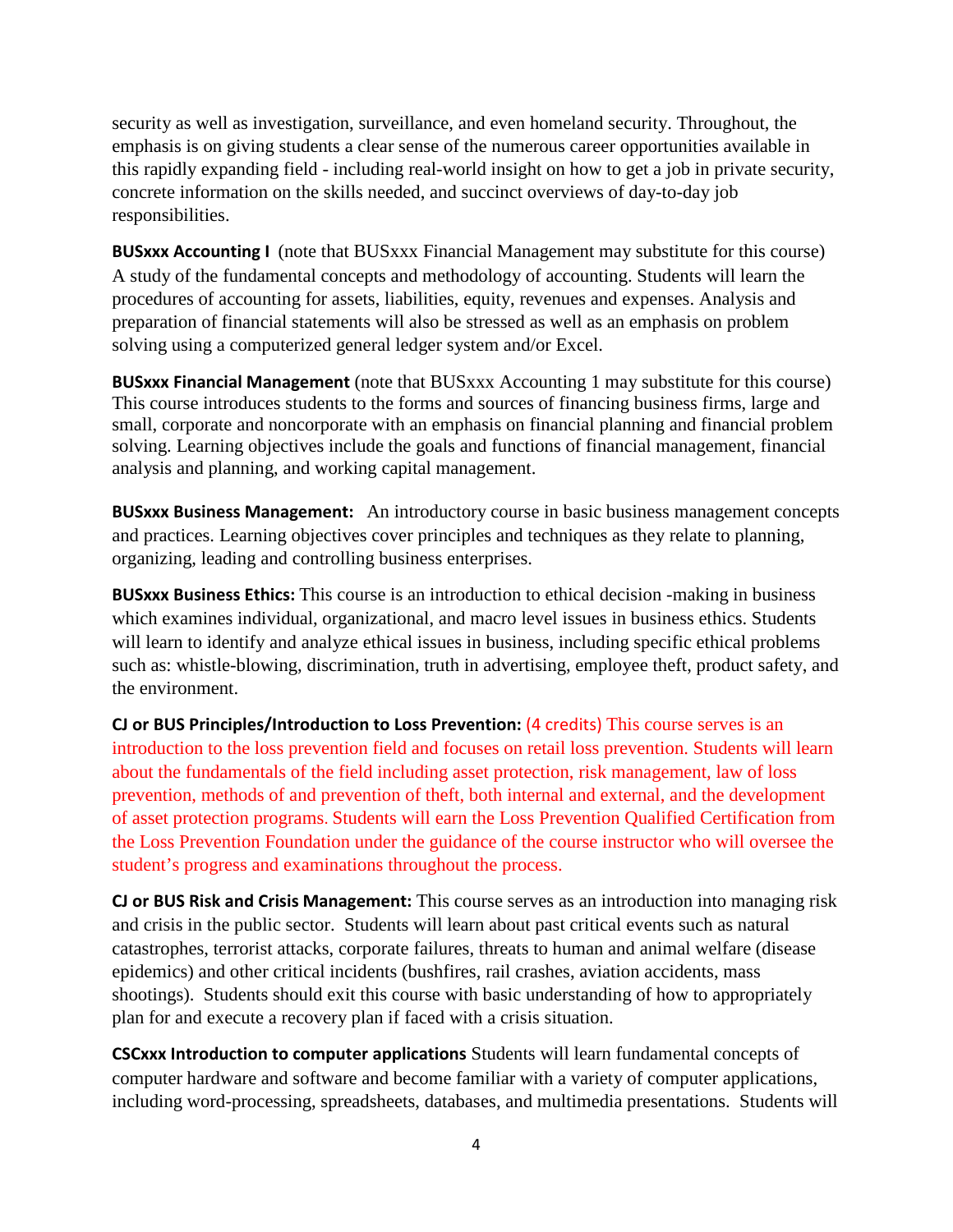investigate Internet-based applications, work with email and learn how to browse the web. Coursework includes activities that explore social and ethical issues related to computers.

CSCxxx Cyber Security will discuss basic recognition of cyber threat to the infrastructure of society. It will stress methods of response and investigation of suspicious programs as well a very basic knowledge of programing itself.

**CJxxx Crime Prevention:** Students will learn about topics to include reasons not to solely rely on the criminal justice system to prevent crime, crime data analysis techniques, crime problemsolving models, models of crime prevention, ingredients of successful private / public partnerships in order to prevent crime and simple methods of implementing and evaluating crime prevention initiatives. Upon completion of this crime prevention course, participants will have a working knowledge of key crime prevention concepts and be familiar with strategies to effectively prevent crime. The practical nature of the training means that the skills and knowledge gained through this training will be directly transferable to the workplace.

**CJxxx White Collar/Organized Crime:** Introduction to White-Collar Crime provides students with an understanding of what white-collar crime is, how it works, and the extent to which it exists in our society. The wide range of topics analyzes the opportunity structures for committing white-collar crime and explores new ways of thinking about how to control it. Topics include theories behind white-collar crime, including social and psychological theories, routine activity, crime pattern, and situational crime prevention theories, laws that govern the securities industries, including the Securities Exchange Act and Sarbanes–Oxley, bank fraud, money laundering, racketeering, organized crime, crimes involving public officials, obstruction of justice, control and prevention of white-collar crimes and sanctions for white-collar criminals. Students should be able to demonstrate examples of what white collar crime is have understanding of measures put in place to identify actions.

**CJxxx Cybercrime Investigation** Students will learn to protect an organization's critical information and assets by ethically integrating cyber security best practices and risk management through enterprise. Students will also learn processes to integrate continuous monitoring and real-time security solutions with information collection, collaboration, and analysis capabilities, improve cyber security situational awareness and deployment of countermeasures in industry and government, evaluate and assess the use of technology to support cyber security goals and objectives, participate in forensic analysis of cyber incidents and learn how to assist in recovery of operations, and formulate, update, and communicate short- and long-term organizational cyber security strategies and policies.

**CJxxx Fraud Investigation:** In this course, learners study the principles and methodology of fraud detection and deterrence. The course includes such topics as skimming, cash larceny, check tampering, register disbursement schemes, billing schemes, payroll and expense reimbursement schemes, non-cash misappropriations, corruption, accounting principles and fraud, fraudulent financial statements and interviewing witnesses.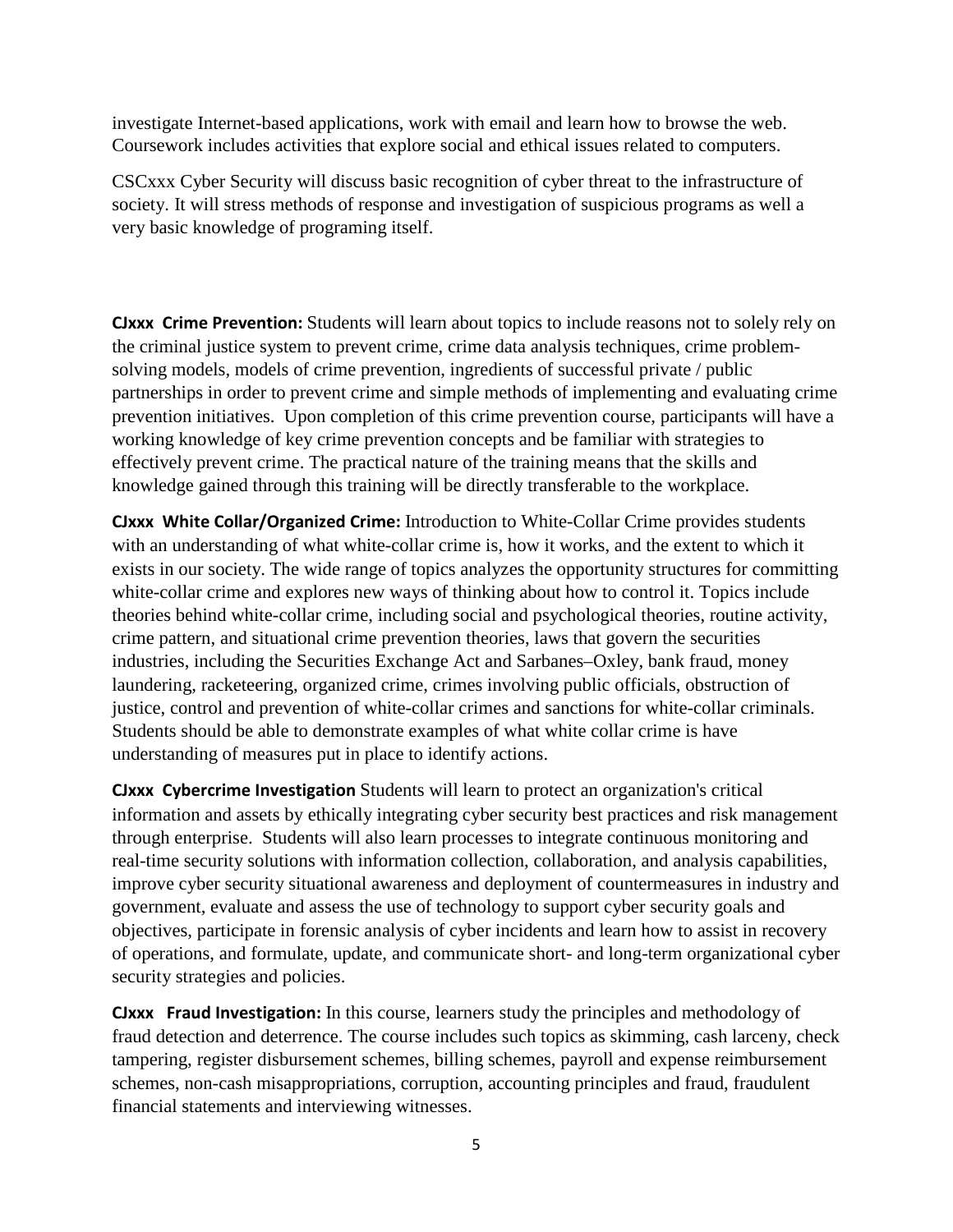**CJxxx Physical Security/Security Surveys:** In this course, learners understand how to manage the security of our information by identifying critical data security requirements and incorporating them into our processes and operations. Learners will study the standards and practices that are needed to meet a company's unique security needs. Students will understand how to protect data from theft, unintended disclosure, deletion, manipulation and other unauthorized use.. Learners will study security processes that are incorporated into our overall business processes while remaining focused on productivity and necessary access to needed data.

**BUSxxx Accounting II:** In this course, learners will promote efficient, accurate and timely execution of finance and accounting functions; utilizing the available information, tools and analysis that will contribute to the overall success of the organization. This course provides insight into the accounting function in modern business organizations. Learners define accounting terminology and explore its application to accounting principles. Learners also apply accounting cycle strategies to business financial events and prepare financial statements from accounting system data.

**BUSxxx Financial Management II:** In this course, learners gain and apply finance basics including the time value of money concepts, stock and bond valuation techniques, and capital budgeting processes. Learners also demonstrate ways the relationship of domestic and global financial environments affect financial markets.

**BUSxxx Business Law:** In this course, learners explore and articulate the influences on businesses of statutory, contract, and legal entity law. Learners evaluate the historical underpinnings and origins of the court system's ability to adjudicate commercial disputes. Learners also develop and demonstrate their legal vocabulary, an understanding of core legal concepts, and basic legal research skills.

**BUSxxx Human Resources Management:** This course is a survey of the human resources management (HRM) field and its function and role in the organization. Learners develop their knowledge of fundamental HRM principles and demonstrate competencies in areas such as compensation and benefits, legal requirements, and training and development.

**BUSxxx Organizational Behavior:** This course presents existing research, theories and models explaining how individual and group behavior and processes shape the internal dynamics of organizations. Provides the foundation to understand contemporary debates concerning alternative organizational designs and management practices. At the conclusion of the course it is expected that students will demonstrate knowledge and skills in several core areas. Specifically, students should be able to:

- Identify key theoretical aspects and practical applications of organizational behavior.
- Apply OB concepts and theories to analyze and improve work situations.
- Understand and leverage your own traits and OB competencies

**CJ/BUS Workplace Safety (OSHA):** This course provides an introduction to the Occupational Safety and Health Administration (OSHA) for owners and managers of small businesses. The goal of the course is to help participants gain an understanding of OSHA operations and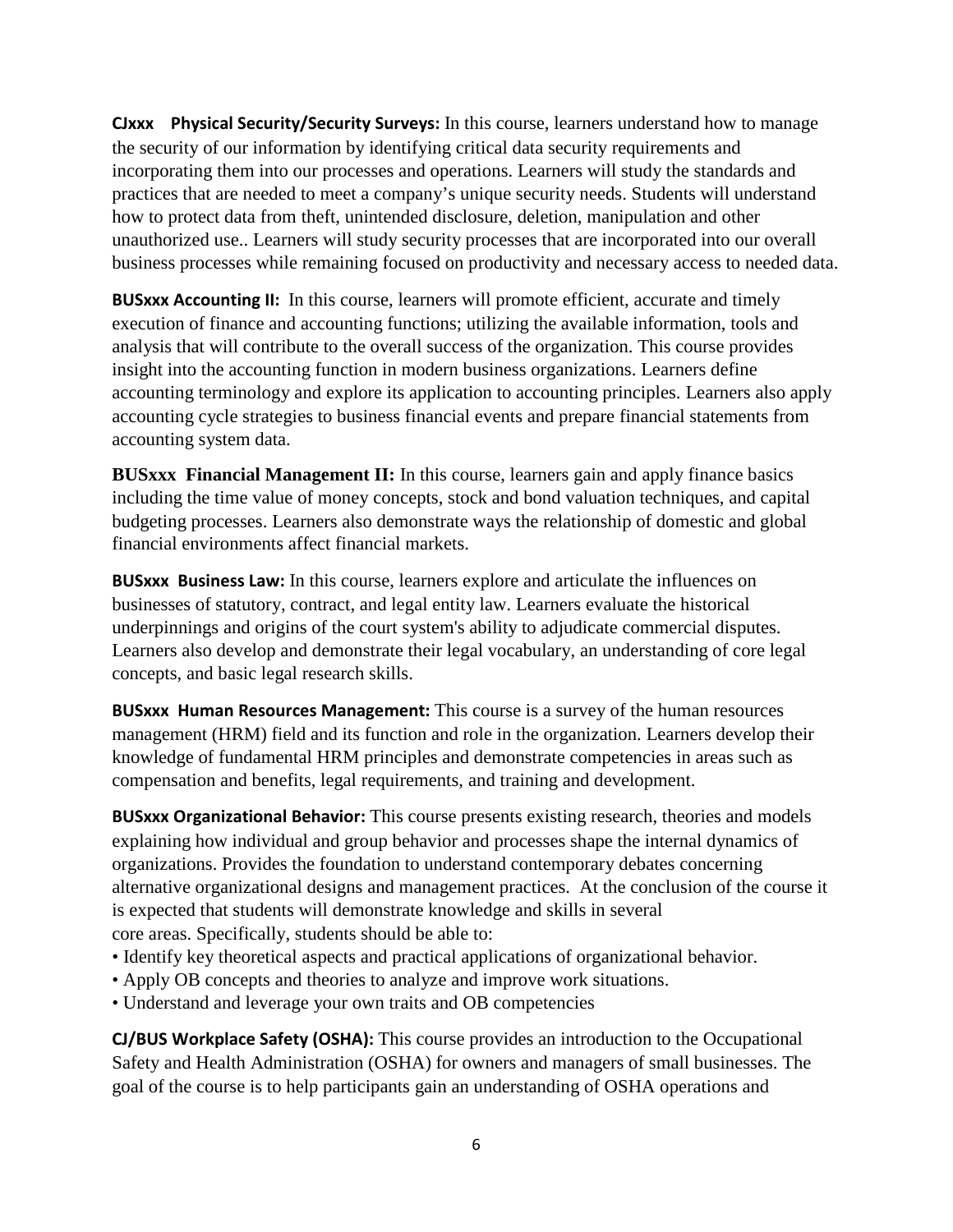procedures and learn how they can work with OSHA to prevent or reduce injuries and illnesses in their workplaces. Included in the course is information on the background of OSHA, standards, the inspection process, implementing a safety and health program, and assistance available to small businesses. The student will benefit by being able to:

 Describe the tools OSHA uses to reduce workplace injuries and illnesses. Identify basic employer and employee responsibilities and rights under OSHA. Recognize how OSHA standards are organized and developed. Select the steps of the OSHA inspection process. Recognize the 4 elements of a safety and health management system. Obtain information about compliance assistance.

**MATHxxx Statistics:** This course will introduce students to the basic concepts, logic, and issues involved in statistical reasoning, as well as basic statistical methods used to analyze data and evaluate studies. The major topics to be covered include methods for exploratory data analysis, an introduction to sampling and experimental design, elementary probability theory and random variables, and methods for statistical inference including simple linear regression.The objectives of this course are to help students develop a critical approach to the evaluation of study designs, data and results, and to develop skills in the application of basic statistical methods in empirical research.

**HMSVxxx Interviewing Skills:** This course will examine the process of effective job interviewing as it relates to the candidate. By the end of this course, you should understand what to do before your job interview is scheduled, how to prepare for your job interview, what to do during the interview, and how to follow up with a prospective employer after your job interview.

**LPxxx Internship:** The student should be able to find a curriculum focused position (paid or unpaid) that would expose the candidate to relevant job experience and feedback. The learner should have the ability to draw lines of comparison from the intern opportunity to their coursework and emerge with action items that will help them prepare themselves for post graduation employment.

**CSCxxx Introduction to Information Systems:** An Information System is a man-made system that facilitates an organization's operational functions and supports management decision making by providing information that managers can use to plan and control the activities of the firm. This course enables the learner to explore the system's components, explain elements in the study of Information Systems, identify what a business process is and explain the features of quality information. The student will be able to list and explain the elements in the study of information systems, describe the system output flow and users, describe the "Business Process" model and identify the difference between data and information.

**LPxxx Capstone Seminar:** (Senior standing students) This seminar will demonstrate the application of scientific methodology to a topic selected jointly by student and faculty mentor. The Capstone Seminar will be conducted seminar style with the student completing a significant research project in the Loss Prevention field or related field with application to loss prevention.